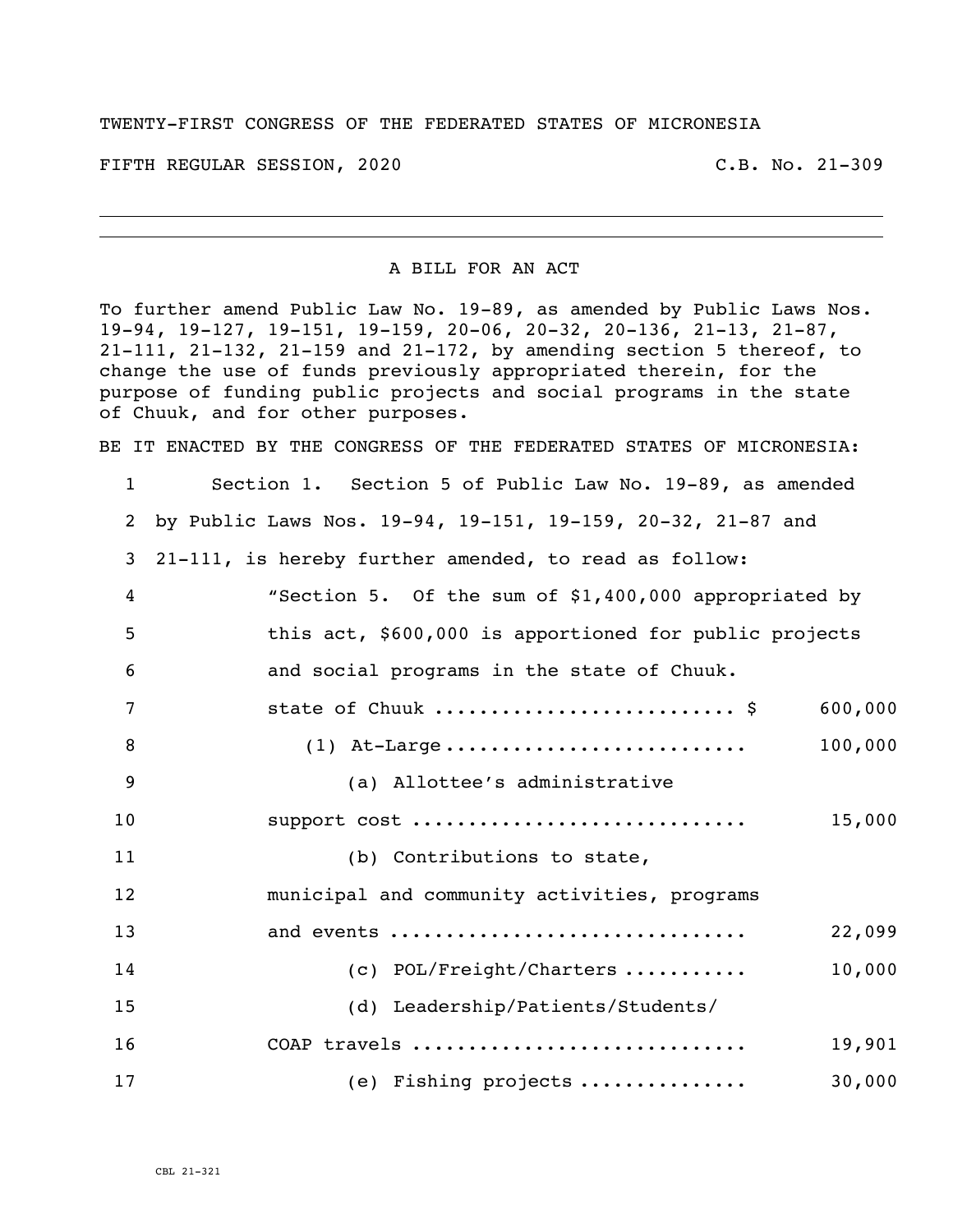| $\mathbf{1}$   | (f) FAS Athletic Program (Guam)  \$      | 3,000   |
|----------------|------------------------------------------|---------|
| $\overline{2}$ | (g) Chuuk dump site topography survey    | $-0-$   |
| 3              | (2) Election District No. 1              | 100,000 |
| 4              | (a) Mortlocks Islands Development        |         |
| 5              | Authority (MIDA)  [50,000]               | 46,100  |
| 6              | (b) Mortlocks Athletes needs for Chuuk   |         |
| 7              | Goodwill games (October 2016) $[50,000]$ | 48,138  |
| 8              | (c) Solar Freezers                       | 5,762   |
| 9              | (3) Election District No. 2              | 100,000 |
| 10             | (a) Kokumi Goodwill Games                | 5,000   |
| 11             | (b) Housing and community halls          |         |
| 12             | rehabilitation                           | 10,000  |
| 13             | (c) Allottee's administrative            |         |
| 14             | support cost                             | 5,000   |
| 15             | $(d)$ Travel needs                       | 20,000  |
| 16             | (e) Food security                        | 15,000  |
| 17             | (f) Fishing Project                      | 20,000  |
| 18             | Land transportation needs<br>(g)         | 7,000   |
| 19             | (h) Chuuk Women Council (Coalition       |         |
| 20             | for Healthy Lifestyle)                   | 3,000   |
| 21             | (i) Office of Governor subsidy           | 10,000  |
| 22             | (j) Travel needs                         | 5,000   |
| 23             | (4) Election District No. 3              | 100,000 |
| 24             | (a) Fishing Project                      | 45,000  |
| 25             | (b) Housing renovation/improvement.      | 30,000  |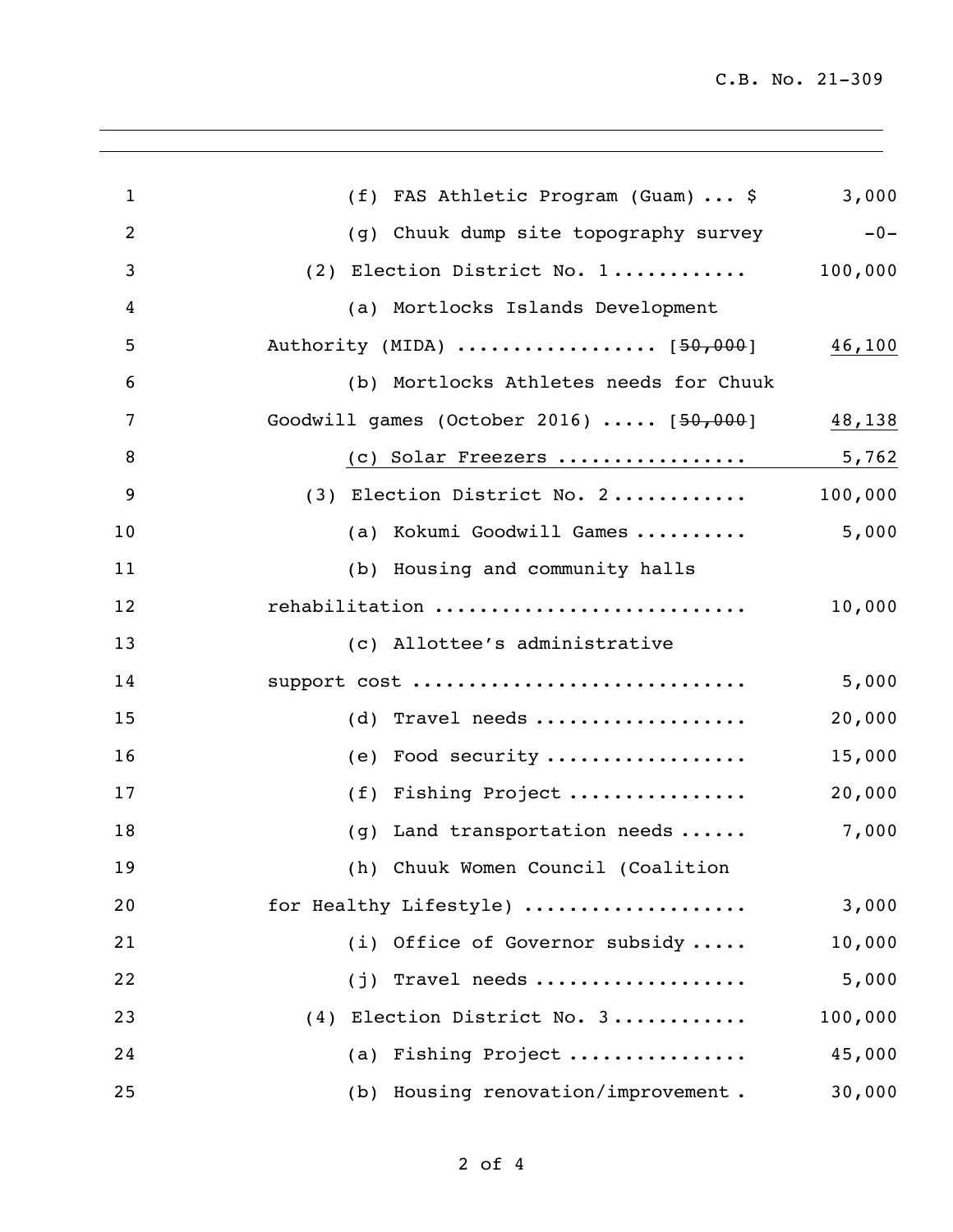| $\mathbf{1}$   | (c) Grants/PCD writer  \$                     | 5,000   |
|----------------|-----------------------------------------------|---------|
| $\overline{2}$ | (d) Contributions to state,                   |         |
| 3              | municipal and community activities,           |         |
| 4              | programs and events/travel                    | 10,000  |
| 5              | (e) $POL/Freight/Charters$                    | 5,000   |
| 6              | (f) Uman Constitutional Day                   |         |
| 7              | (Goodwill Games)                              | 5,000   |
| 8              | (5) Election District No. 4                   | 100,000 |
| 9              | (a) Fishing Project                           | 20,000  |
| 10             | (b) Low income housing $\dots\dots\dots\dots$ | 20,000  |
| 11             | (c) Community Outreach and                    |         |
| 12             | Advocacy Program                              | 20,000  |
| 13             | (d) Students financial assistance             | 15,000  |
| 14             | Humanitarian assistance<br>(e)                | 15,000  |
| 15             | (f) FDA administrative cost                   | 10,000  |
| 16             | $(6)$ Election District No. 5                 | 100,000 |
| 17             | (a) Pacific Festival of                       |         |
| 18             | Arts participants                             | $-0-$   |
| 19             | (b) Patients referral and human               |         |
| 20             | remain/repatriation                           | 10,000  |
| 21             | (c) POL/Freight/Charters                      | 10,000  |
| 22             | (d) Northwest Goodwill Games                  | 10,000  |
| 23             | (e) Leaders and citizens community            |         |
| 24             | outreach program                              | 20,000  |
| 25             | (f) Low income and community                  |         |